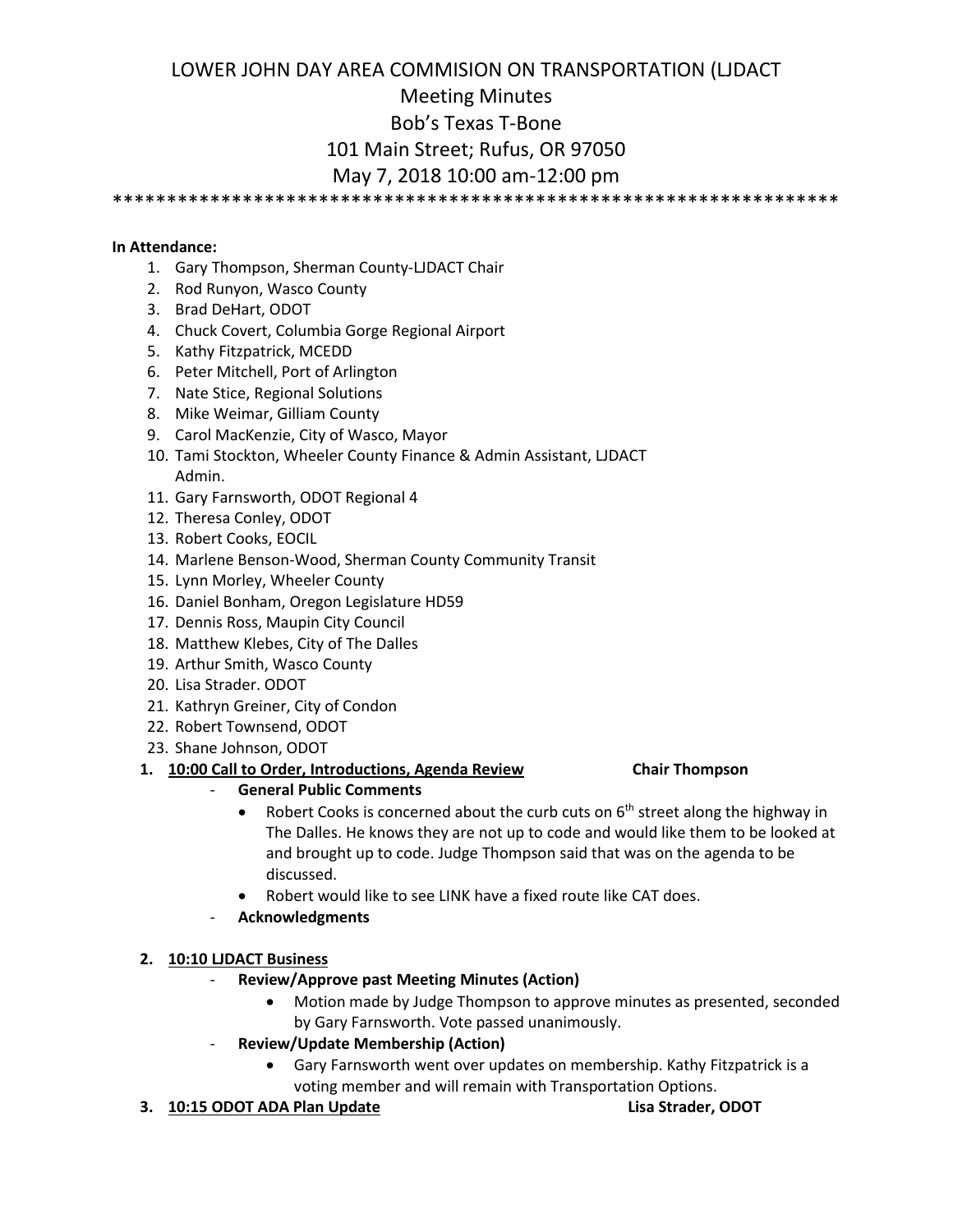# LOWER JOHN DAY AREA COMMISION ON TRANSPORTATION (LJDACT Meeting Minutes Bob's Texas T-Bone 101 Main Street; Rufus, OR 97050 May 7, 2018 10:00 am-12:00 pm \*\*\*\*\*\*\*\*\*\*\*\*\*\*\*\*\*\*\*\*\*\*\*\*\*\*\*\*\*\*\*\*\*\*\*\*\*\*\*\*\*\*\*\*\*\*\*\*\*\*\*\*\*\*\*\*\*\*\*\*\*\*\*\*\*\*\*

- Lisa provided handouts on the ODOT ADA Program. She will be happy to answer any questions.
- The department was sued over alleged non-compliance and building of curb ramps. They have reached a settlement agreement. The transition plan has been updated. Have completed inventory. Lisa included a summary table in the hand out. They are required to deliver an annual report by the end of March as part of the settlement agreement, which has been done. Lisa went over what the settlement agreement included. Discussion followed about crosswalks. The settlement report is online and Lisa will have a link available to it at next meeting. Next year's report will have more information. This report did not start until January 1, 2018.
- Judge Thompson asked how much this is costing the tax payers after working on this settlement agreement for 15 years. Lisa said they are working hard to keep the expenses down. She said the estimate is about \$25,000 a corner.

### **4. 10:40 2021-2024 STIP Update**

- **February thru March OTC meeting Debriefs Gary Farnsworth, ODOT**
	- They keep a four year program called the STIP (Statewide Transportation Improvement Program) the program is updated about every 3 years. The program is currently operating in the 2018-2021 program. They are currently in the process of working on the update for the 2021-2024 program. Gary provided a handout for the STIP update. The transportation Commissioner has identified the amount of money that they will be working from to do the major update. They narrow the list down to what they call the 150% list. They want to have some room when they are looking over the projects. Over the course of the next year they will be scoping the projects. 150% means how much money they will get into Region 4 for program category. Add 50% to that and that is the range of products they look at. As they scope them and coordinate them with everyone they will narrow the 150% list down to a 100%. 100% will then match the amount of money the transportation is giving to each of the Regions different program categories. The Commissioner is not only giving the targets of how much money they will receive for each program by different categories. They are giving guidance and criteria on how to make decisions and how to engage the area on sharing the information but also opportunities on how to coordinate and leverage. In the past they had a modernization program. The program has shrunk down to almost nothing. Now they are focused on fix it program, pavement preservation, bridges, bridge preservation, or fix it, what they call their operations program. They have a little bit of money to work with the group on what is called leveraging those projects to what they might be able to add onto the fix it projects.

### Fix-It/Safety Program 150% Lists \$ Leverage Other ODOT Staff

- Bob Townson went over the handout that Gary Farnsworth provided. Bob said this is the first draft. It does not include local projects.
- Gary Farnsworth went over the funding tables that were in the handout he provided.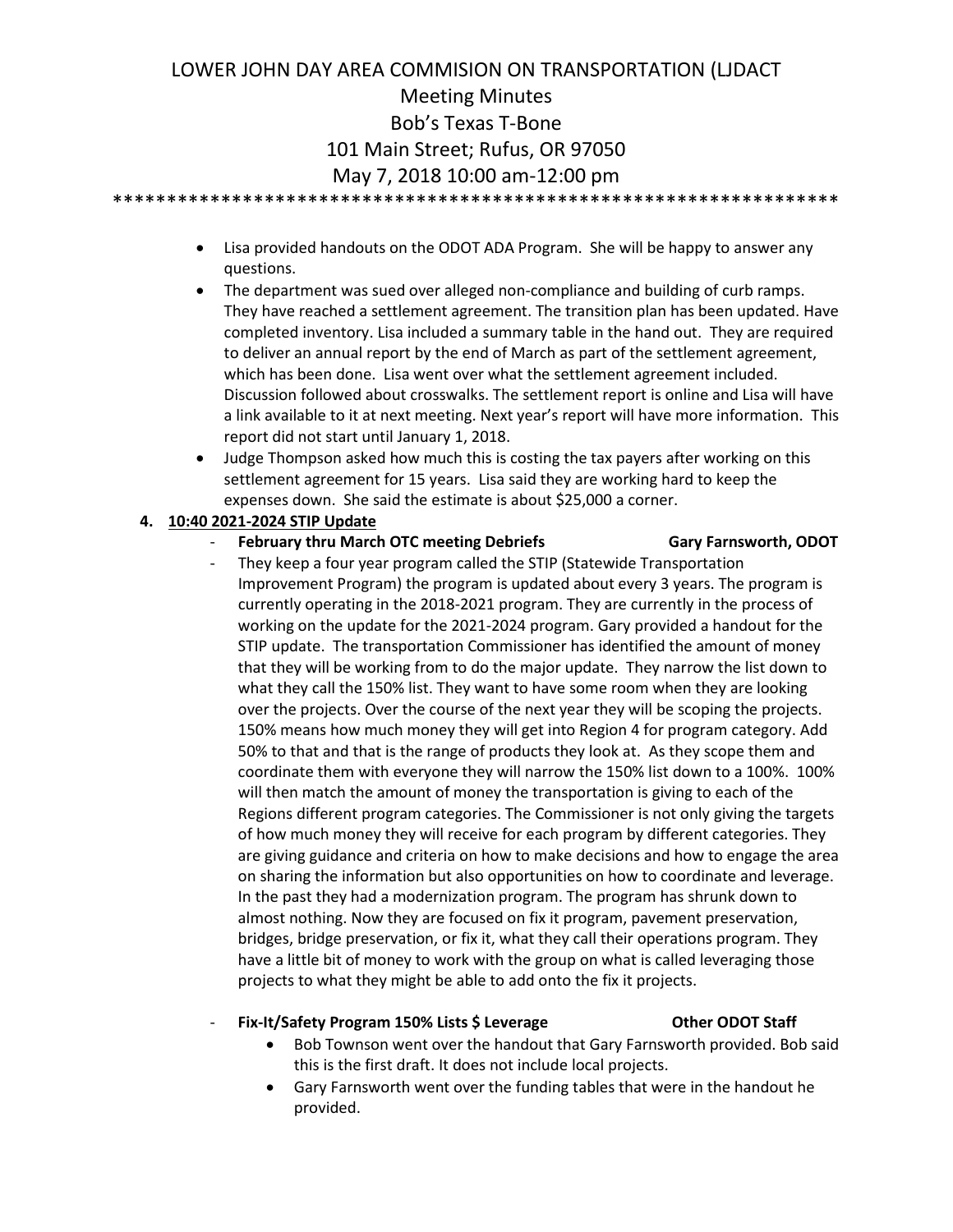# LOWER JOHN DAY AREA COMMISION ON TRANSPORTATION (LJDACT Meeting Minutes Bob's Texas T-Bone 101 Main Street; Rufus, OR 97050 May 7, 2018 10:00 am-12:00 pm \*\*\*\*\*\*\*\*\*\*\*\*\*\*\*\*\*\*\*\*\*\*\*\*\*\*\*\*\*\*\*\*\*\*\*\*\*\*\*\*\*\*\*\*\*\*\*\*\*\*\*\*\*\*\*\*\*\*\*\*\*\*\*\*\*\*\*

- Denny Ross- How does the FLAP program coordinate with all this?
- Gary Farnsworth- the FLAP program is focused on a specify need that fits the criteria and has to include a Federal Land Management Agency. It may or may not relate. An example would be the bridge rehab project in Maupin. The question might be is there any connection between the two. In terms of is there any work to combine, do they relate to each other. Is there something we would or might do on the bridge rehab work that could expand or tie the two together?
- Denny Ross- As far as the bridge is concerned, there is some history on that. They were going to illuminate the sidewalk so they could make it wider and discovered the sidewalk was part of the base construction. He is anxious to see how that all works out.
- Gary Farnsworth- Agrees that will be an interesting scope. It will involve the city in the scoping effort. As they go through to identify what will make the most sense, including how to get bicycles and pedestrians around.
- **5. 11:00 Federal Lands Access Program (FLAP)** 
	- **Updates from Applicants Chair Thompson/All**
		-
		- Consider LJDACT Letters of Support **Applicants** • Brad DeHart-The application deadline was April 6. This is a large program that all of the counties are eligible to apply for, local agencies as well as ODOT. Brad submitted three applications for projects he is going to discuss. There were a few other local agencies such as Wheeler County. He was not sure if

there were any others who applied.

- Gary Farnsworth-There is the HUBS project, Wheeler County project, and three from ODOT. The goal is to hear from about them so they can provide letters of support into the FLAP program so they can have Judge Thompson sign.
- Brad DeHart provided handouts about the three projects ODOT submitted for the FLAP grant. Brad described the three projects ODOT submitted; Oregon 206 Condon Lower John Day shared use path and bicycle route, Oregon 197 Maupin to BLM access improvements project, and the Paiute to Mecca Flat Project.
- Judge Morley-Wheeler County FLAP grant project is South Twickenham, Burnt Ranch, and Painted Hills roughly 22 miles of re graveling, re surfacing, safety enhancement, culver repair, road base and surface course, surface preservation.
- Matthew Klebes- Anticipating the completion of the Columbia Gorge Highway State Trail which is a cycling trail. Several of the communities throughout the Gorge have been working to construct Waterfalls Gorge Bike HUB. These are trail head facilities design to provide different amenities to users of the trail as well as to bring the users into the communities to help enhance and bring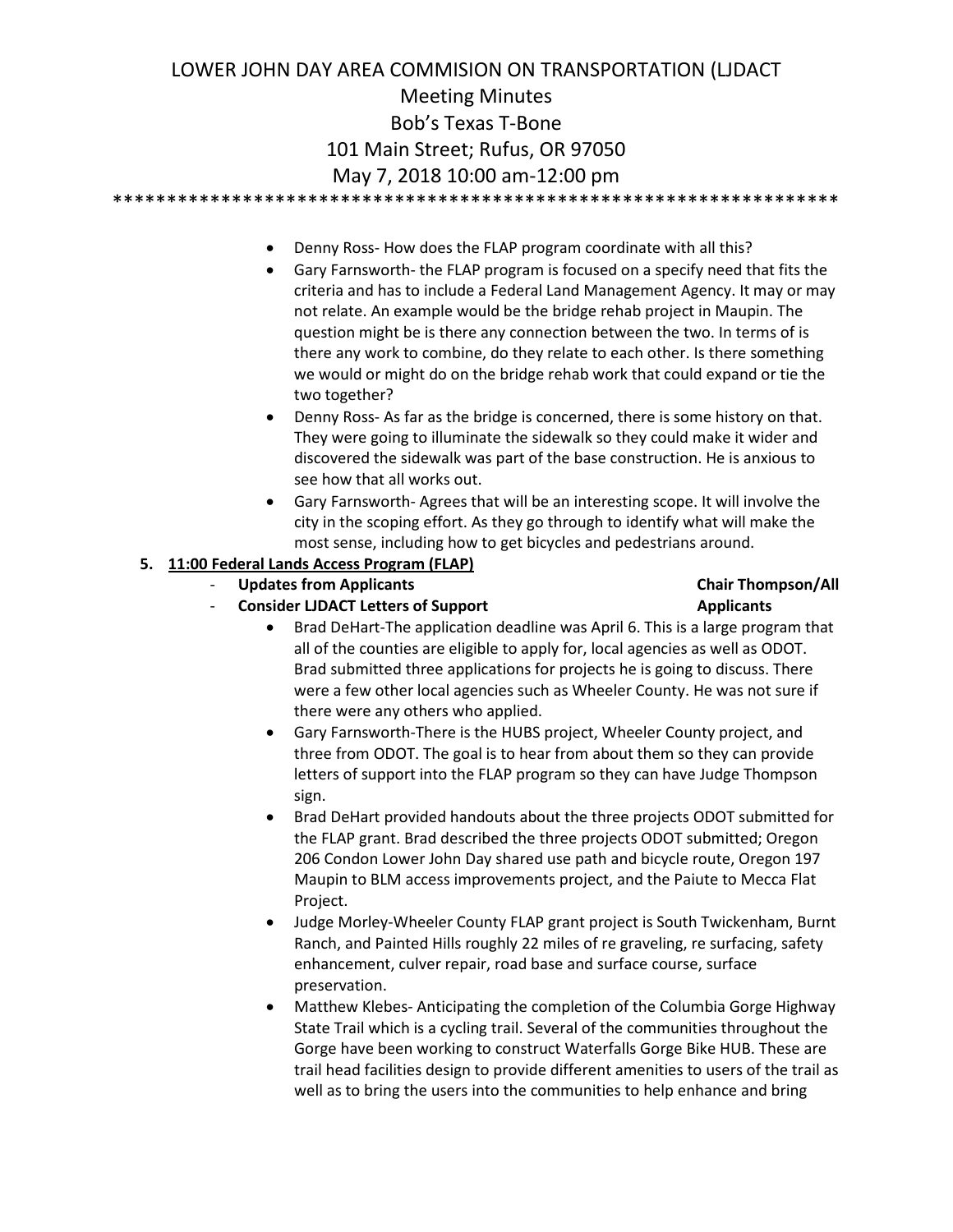# LOWER JOHN DAY AREA COMMISION ON TRANSPORTATION (LJDACT Meeting Minutes Bob's Texas T-Bone 101 Main Street; Rufus, OR 97050 May 7, 2018 10:00 am-12:00 pm \*\*\*\*\*\*\*\*\*\*\*\*\*\*\*\*\*\*\*\*\*\*\*\*\*\*\*\*\*\*\*\*\*\*\*\*\*\*\*\*\*\*\*\*\*\*\*\*\*\*\*\*\*\*\*\*\*\*\*\*\*\*\*\*\*\*\*

some economic benefit to downtown cores of these communities. Matthew has been working with Kathy as well as other people. They have been working with communities of Troutdale, Cascade Locks, Mosier, Hood River, and Wood Village. They submitted a FLAP grant application by the deadline in April.

• Motion made by Rod Runyon to provide a support letter to each of the projects, seconded by Gary Farnsworth. Vote passed unanimously.

# **6. 11:20 Public Transportation Topics**

- **Statewide Plan & STIF Updates Theresa Conley ODOT**

# **Kathy Fitzpatrick,**

- Theresa provided handouts to the group. Theresa explained what the Oregon Public Transportation Plan (OPTP) is.
- Establish a shared statewide vision for public transportation
- Help guide and support decisions by state, regional, and local government agencies.
- Provide strategies for realizing the vision for public transportation in Oregon.
- There will be an online open house in late May
- New funding is the STIF funding. It is a payroll tax  $1/10^{th}$  of 1%, 90% goes to the communities. They expect the Oregon transportation Commissioner to review the final rules in June. There is a small window for comments and feedback. Theresa provided a handout that had a timeline when the funds would be available. Theresa is available as a resource if anyone has questions.

### **MCEDD**

- **LJD Area Planning Considerations**
	- By the directions of the LJDACT they held two staff level meetings that included five counties; Wheeler Sherman, Gilliam, Hood River, and Wasco. The meetings were to take a deep look into the STIF requirements. Theresa helped look at the planning and committee requirements and the prioritizing of the projects. They looked at sharing operational functions, maybe sharing technology like dispatch software.
	- Short discussions on how the rider can know if the bus will be on time on a fixed route.
	- Gary Farnsworth- Kathy the funding is coming into each county. Do the counties know how to apply for it?
	- Kathy-the staff of the transportation are working on learning how to get through the process.

# **7. 11:50 Incidents/Events/Operations Planning**

- **Updates on Operations Collaboration/Plans Shane Johnson, ODOT**
	- There was a thundershower that went through the evening before. There was a shoulder washout on one of the grades. Drive safe and watch the roads. If anyone notices anything on the State system, please let us know.
	- Working with law enforcement; had a fatality on Highway 97 around milepost 53. The accident closed the highway for an extended period of time. ODOT